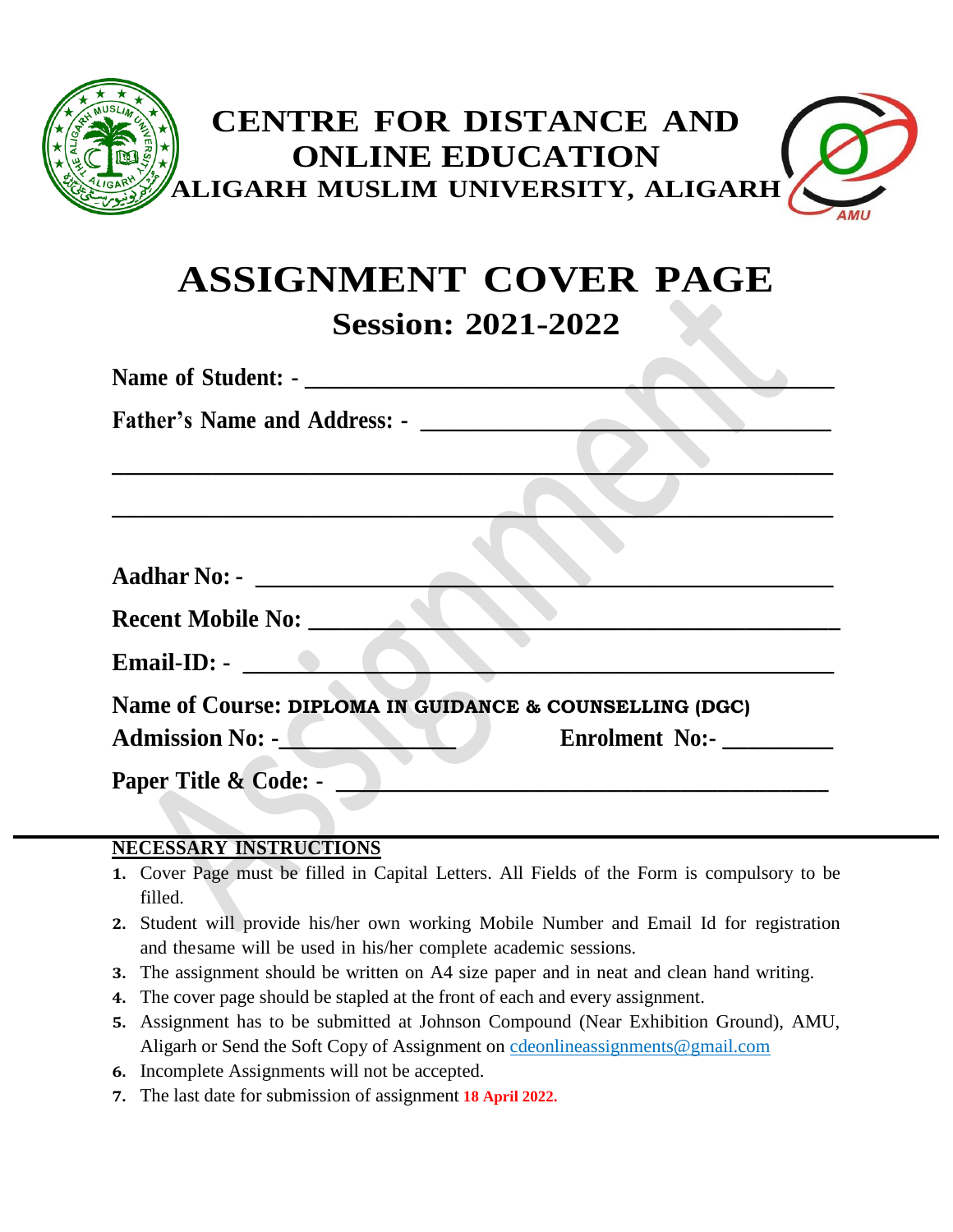### **CENTRE FOR DISTANCE AND ONLINE EDUCATION Aligarh Muslim University, Aligarh Session: 2021-2022 DIPLOMA IN GUIDANCE & COUNSELLING (DGC) Principles and Procedures of Guidance (GC-01)**

**Total Marks: 70**

**a)** Attempt all questions.

**b)** All questions carry equal marks.

- **1.** Write a note on historical background of Guidance.
- **2.** What are the techniques of group guidance. Explain with examples.
- **3.** Discuss the difference between guidance and counselling.
- **4.** Write an essay on guidance as a profession.
- **5.** Explain in brief about orientation service and its objectives.

\*\*\*\*\*\*\*\*\*\*\*\*\*\*\*\*\*\*\*\*\*\*\*\*\*\*\*\*\*\*

# **CENTRE FOR DISTANCE AND ONLINE EDUCATION Aligarh Muslim University, Aligarh Session: 2021-2022 DIPLOMA IN GUIDANCE & COUNSELLING (DGC) Approaches and Techniques of Counselling (GC-02)**

**Total Marks: 70**

**a)** Attempt all questions.

**b)** All questions carry equal marks.

- **1.** What is the difference between counselling and psychotherapy?
- **2.** Describe qualities of an good counsellor.
- **3.** Discuss Adlerian therapy and its effectiveness in the treatment.
- **4.** Write explanatory notes on the following:
	- **a)** Gestalt therapy
	- **b)** Peer Counselling
- **5.** Explain Addiction counselling.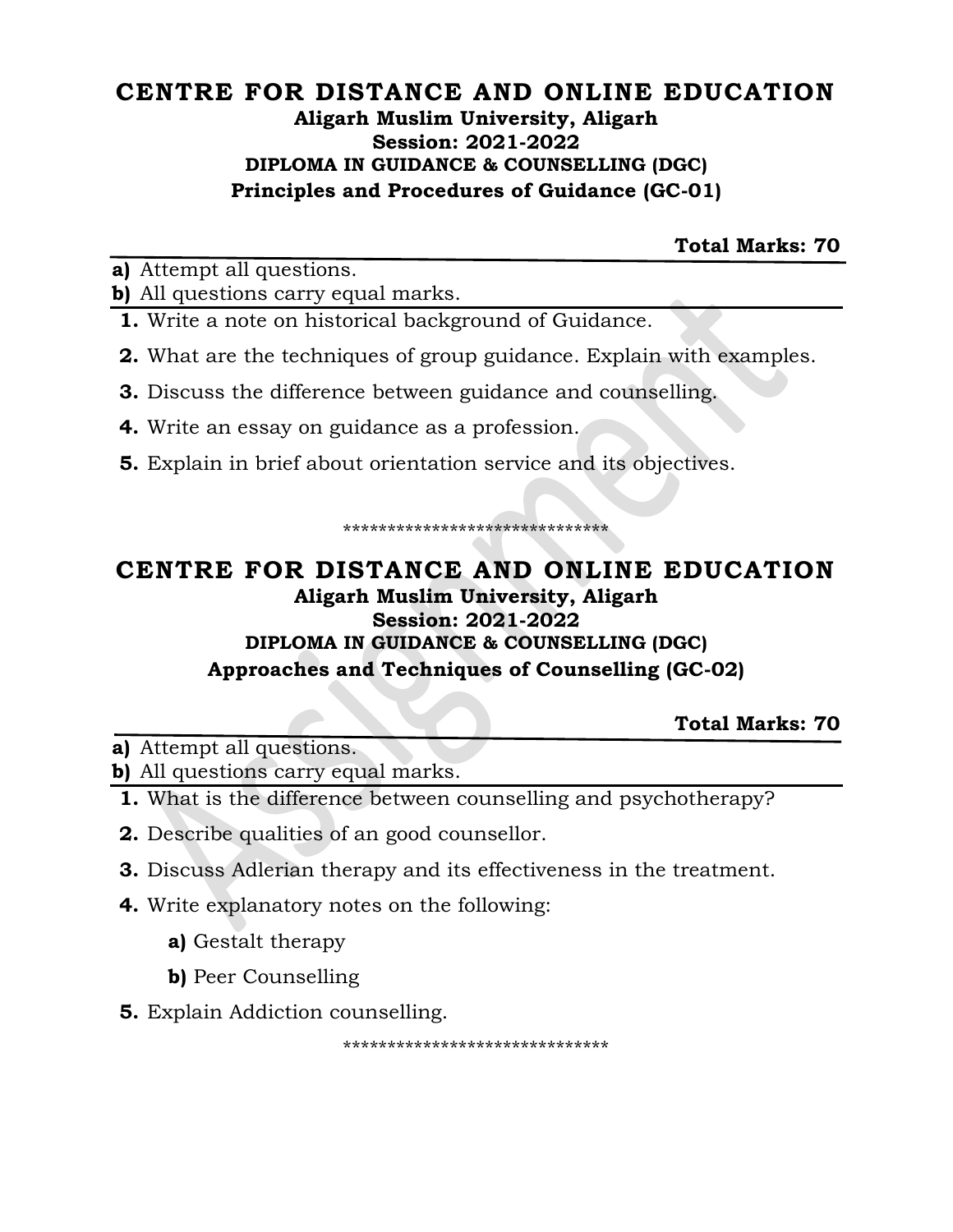#### **CENTRE FOR DISTANCE AND ONLINE EDUCATION Aligarh Muslim University, Aligarh Session: 2021-2022 DIPLOMA IN GUIDANCE & COUNSELLING (DGC) Dynamics of Adjustment and Personality (GC-03)**

**Total Marks: 70**

**a)** Attempt all questions.

**b)** All questions carry equal marks.

- **1.** Explain Adler's Theory of Social interest.
- **2.** Critically evaluate Erikson's theory of psychosocial development.
- **3.** Discuss anxiety in reference to covid-19.
- **4.** Write an essay on Adjustment and environmental perception.
- **5.** Explain Freud's psychoanalytic approach.

\*\*\*\*\*\*\*\*\*\*\*\*\*\*\*\*\*\*\*\*\*\*\*\*\*\*\*\*\*\*

#### **CENTRE FOR DISTANCE AND ONLINE EDUCATION Aligarh Muslim University, Aligarh Session: 2021-2022 DIPLOMA IN GUIDANCE & COUNSELLING (DGC) Assessment in Guidance & Counseling (GC-04)**

**Total Marks: 70**

**a)** Attempt all questions. **b)** All questions carry equal marks.

- **1.** Discuss the difference between psychological test and measurement.
- **2.** Define Reliability and discuss factors influencing reliability.
- **3.** Discuss types of Assessment Techniques.
- **4.** Describe tests of Mental ability.
- **5.** Discuss application of testing in educational setup.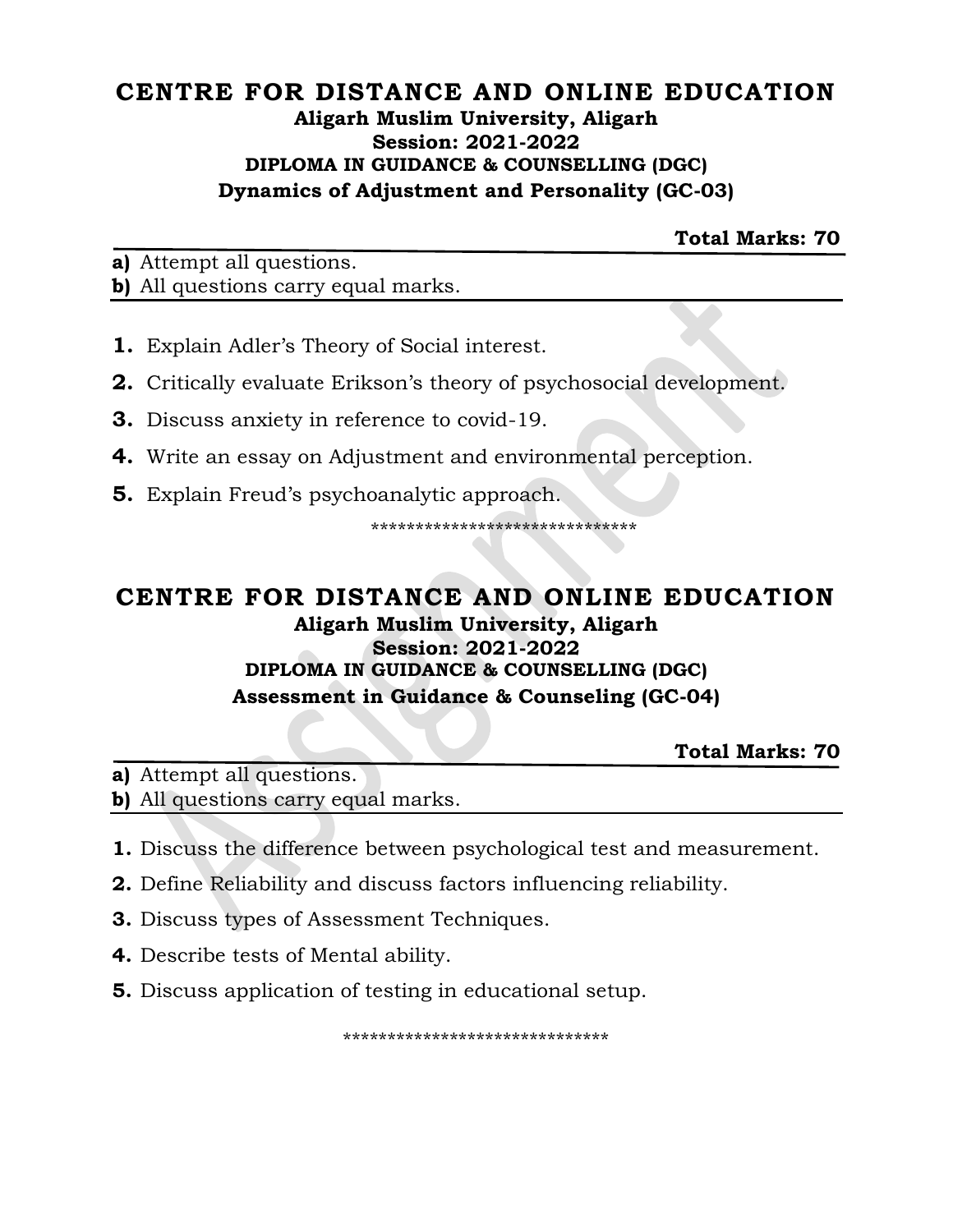### CENTRE FOR DISTANCE AND ONLINE EDUCATION Aligarh Muslim University, Aligarh **Session: 2021-2022** DIPLOMA IN GUIDANCE & COUNSELLING (DGC) **Guidance Practicum (GC-05)**

**Total Marks: 70** 

a) Attempt all questions. b) All questions carry equal marks.

- 1. Measurement of Clerical Aptitude of Students with the help of Differential Aptitude Test.
- 2. Measurement of Vocational Interest of Senior Secondary School Students.

\*\*\*\*\*\*\*\*\*\*\*\*\*\*\*\*\*\*\*\*\*\*\*\*\*\*\*\*\*\*

## CENTRE FOR DISTANCE AND ONLINE EDUCATION Aligarh Muslim University, Aligarh **Session: 2021-2022** DIPLOMA IN GUIDANCE & COUNSELLING (DGC) **Counselling Practicum (GC-06)**

**Total Marks: 70** 

a) Attempt all questions. b) All questions carry equal marks.

- **1.** Identifying Counselling needs among Adolescents.
- **2.** Identifying Desirable Personality Traits of Adolescents through Counselling Readiness Scale.